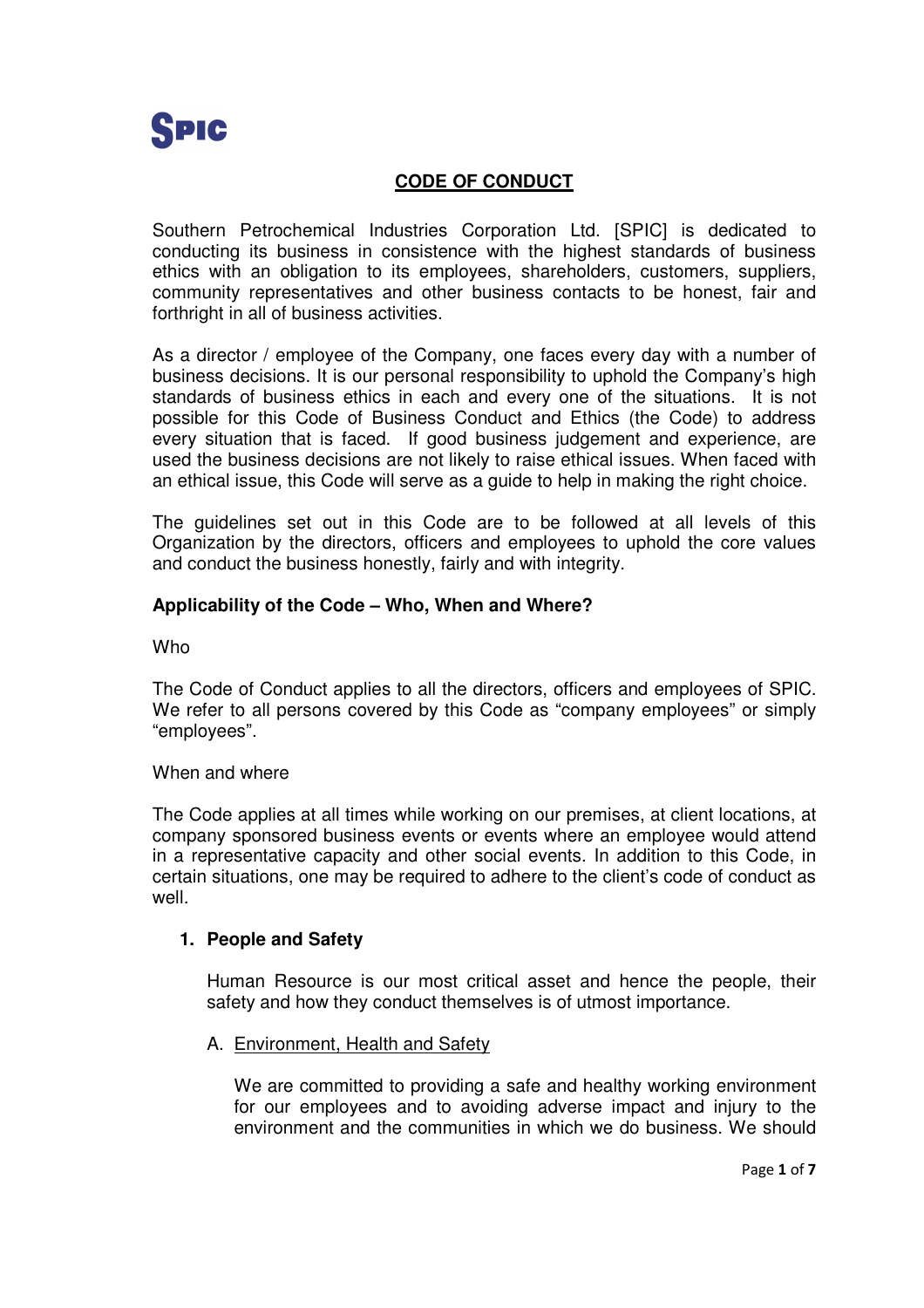

strive to conserve resources and reduce waste and emissions through recycling and other energy conservation measures.

#### B. Harassment

Any unwelcome, undesirable and uninvited behaviour, whether verbal or physical, which interferes with work or creates an intimidating, hostile, dangerous or offensive work environment would be construed as harassment.

At SPIC, we seek to provide a work environment that is free from harassment of any kind and/or any other offensive or disrespectful conduct. Our company would comply with all local laws prohibiting harassment, and the Code prohibits harassment in the workplace.

#### C. Discrimination

The Company is committed to providing equal opportunity and fair treatment to all individuals on the basis of merit, without discrimination because of race, colour, religion, national origin, sex (including pregnancy), sexual orientation, age, disability, veteran status or other characteristic protected by law.

#### D. Diversity and Inclusive Environment

We aim to create an inclusive environment where the recruitment. employment and development of people are based on qualifications, skills and competency to do the job. Judgements should not be based on personal bias or prejudice.

### E. Ethical Conduct

Each one of us is expected to act within or outside the Company with professionalism, honesty, integrity as well as high moral and ethical standards.

### F. Employment Practices

SPIC is committed to complying with all laws pertaining to freedom of association, working time, wages and hours, as well as laws prohibiting forced, compulsory and child labour and employment discrimination.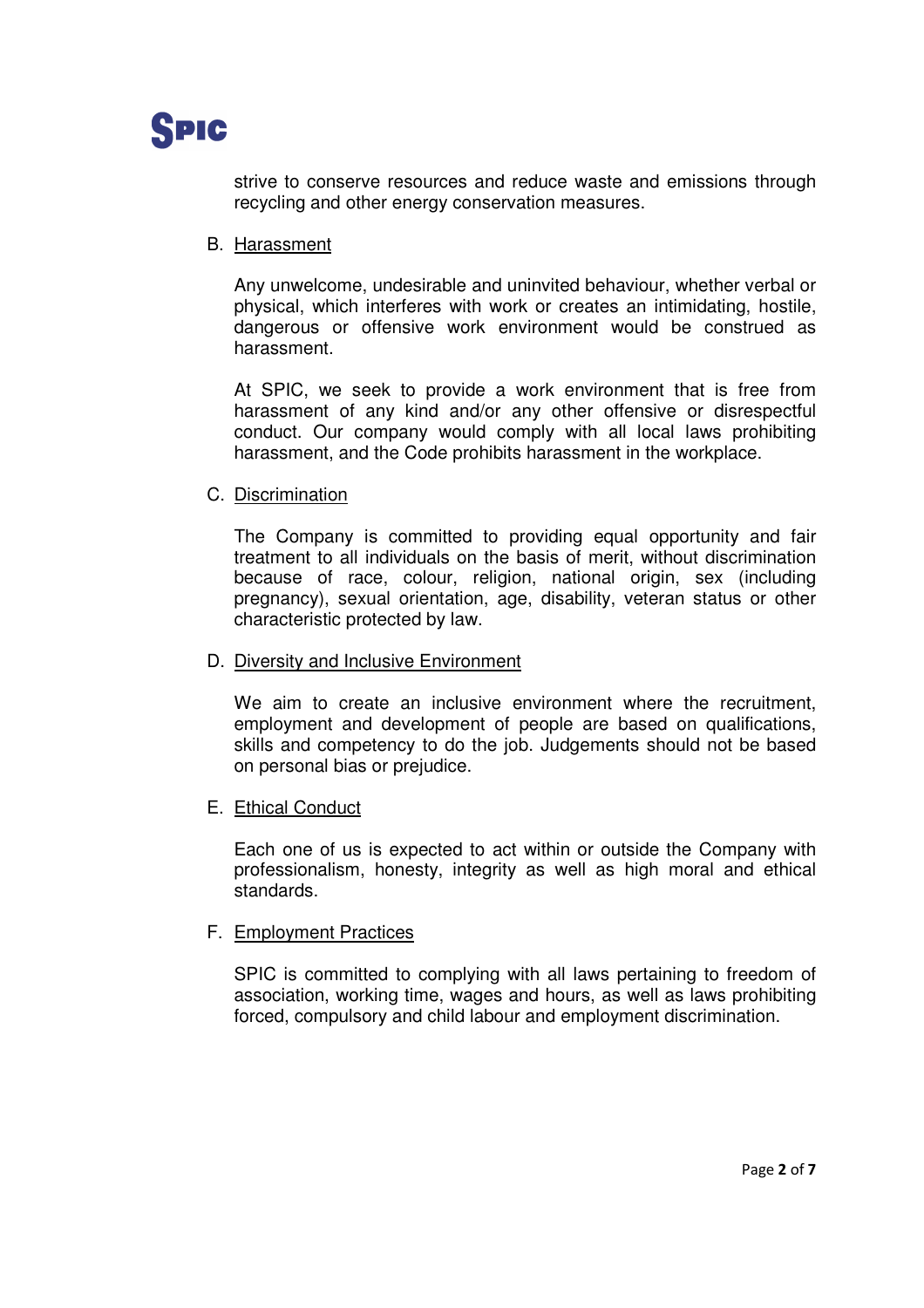

# **2. Acting with Integrity**

### A. Conflict of Interest and its disclosure

A conflict of interest is a situation that has the potential to undermine the impartiality of a person because of the possibility of a clash between the person's self-interest and professional interest. A conflict of interest exists where the interests of one person or entity conflict with the interests or benefits of SPIC.

We are required to act ethically, honestly, objectively and perform our official duties to the best interest and benefit of SPIC. We must avoid certain situations and relationships that may influence our judgement and cause us to act outside the best interests of the Company, our clients and our stakeholders. We must understand the types of conflicts that may emanate and avoid situations that are most likely to result in conflicts of interest.

The Company requires that we disclose any situations that reasonably would be expected to give rise to a conflict of interest.

### B. Gifts and Entertainment

The giving and receiving of gifts is a common business practice. Appropriate business gifts and entertainment are welcome courtesies designed to build relationships and understanding among business partners. However, gifts and entertainment should not compromise, or appear to compromise, your ability to make objective and fair business decisions.

As a general rule at SPIC, we may give or receive gifts or entertainment to or from customers or suppliers only if the gift or entertainment would not be viewed as an inducement to or reward for any particular business decision. All gifts and entertainment expenses should be properly accounted for on expense reports with appropriate approvals and authorizations.

### C. Insider Trading

Insider trading is the trading of a public company's stock or other securities (such as bonds or stock options) by individuals with access to material non-public information about a company. It also includes:

♦ Trading by brokers, agents, friends, relatives and family members on behalf of the individual holding material non-public information.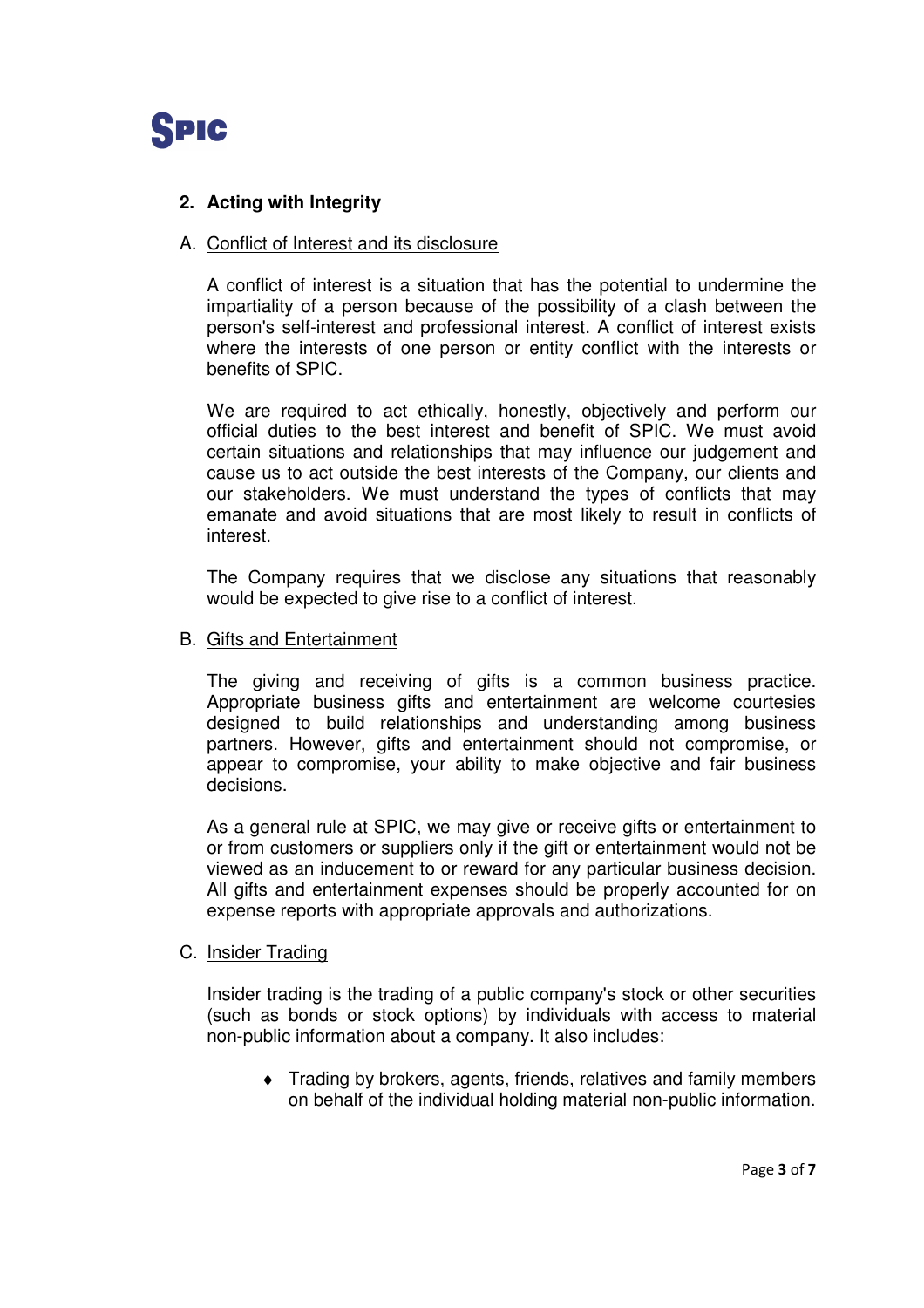

♦ Trading by friends, relatives and family members in their personal capacity acting on information provided by the individual holding material non-public information.

Material non-public information is information about a company that is not known to the public and will, when released, have an impact on that company's stock price.

Insider trading is prohibited by various laws as well as the Code.

### D. Financial Management

We are committed to making full, fair, accurate, timely, precise and reliable disclosure on relevant material aspects of our business including periodic financial reports that are filed with or submitted to regulatory authorities. These filings may be required under applicable laws, Stock Exchanges, Listing Agreements and The Companies Act, 2013, etc.

### E. Fraud

We are committed to not doing any act which is a wrongful or criminal deception, intentional concealment, omission or perversion of truth intended to result in financial or personal gain. Fraud may be motivated by an opportunity available, certain financial pressure or work target pressures or the ability to rationalize the action. We shall promptly report any case of suspected or known fraudulent action.

### F. Company Interest

The interest of the company (sometimes called as company benefit) is a concept which states that all employees are required to use their skills, powers and knowledge for the commercial benefit or advancement of the company and its members. Thus, all actions in the official capacity should be for the collective interest of the company and its members, and not in the individual interest of self or any particular stakeholder.

### G. Competition and fair dealing

Various laws exist in different geographies designed to encourage free and fair market competition by regulating anti-competitive and unfair conduct.

Our Policy is to compete vigorously and ethically while complying with all antitrust, monopoly, competition and cartel laws in all countries, states or localities in which the company conducts business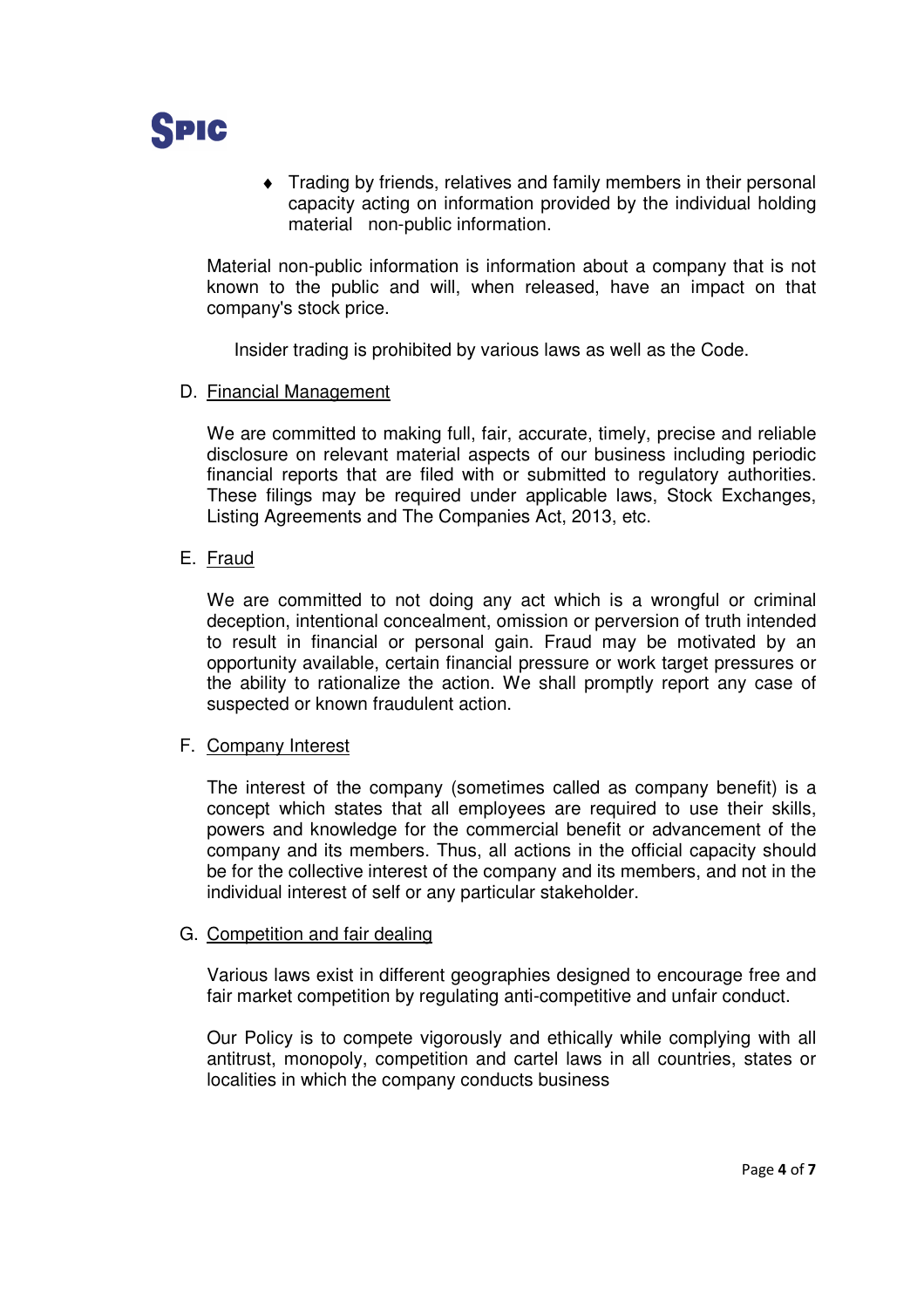

# H. Related Party Transactions

We, at SPIC, are committed to complying with all rules, laws and regulations with respect to related parties and related party transactions. We shall, at all times, comply with the provisions of the Companies Act, 2013, the Listing Agreement and any other law applicable.

## **3. Company Information and Assets**

### A. Confidential Information and Intellectual Property

While there is no set definition for confidential information, it may include but is not limited to, business plans, financial information, sales data, intellectual property such as technology designs, ingredients, methodologies, copyrights, trademarks, patents, etc.

We must ensure maintenance with respect to the confidentiality of sensitive information entrusted to us by the Company, our clients and suppliers, except when disclosure is authorized by appropriate levels, or disclosure is legally mandated.

#### B. Use of Company assets and property

Proper protection and use of SPIC's assets and assets entrusted to it by others, including proprietary information, is a fundamental responsibility of each one of us. We must comply with all security programs to safeguard such assets against unauthorized use or removal, as well as against loss by criminal act or breach of trust. SPIC's assets should be used for legitimate business purposes only and these assets may not be used for personal benefit, sold, loaned, given away or disposed of without proper authorization. Permitting any such property to be damaged, lost or used in an unauthorized manner is strictly prohibited.

### C. Company records

Company records, including financial statements, contracts, agreements, etc. should always be reliable, accurate and complete in all respects. Irrespective of the type of documents or its importance, it is our duty to ensure its accuracy and completeness. We must not intentionally omit, falsify, hide, conceal or misrepresent any information on a Company record.

We must, compulsorily, comply with all legal and regulatory requirements with respect to the maintenance, retention and destruction of Company records. In addition to this, we must also follow all relevant policies drafted by the Company.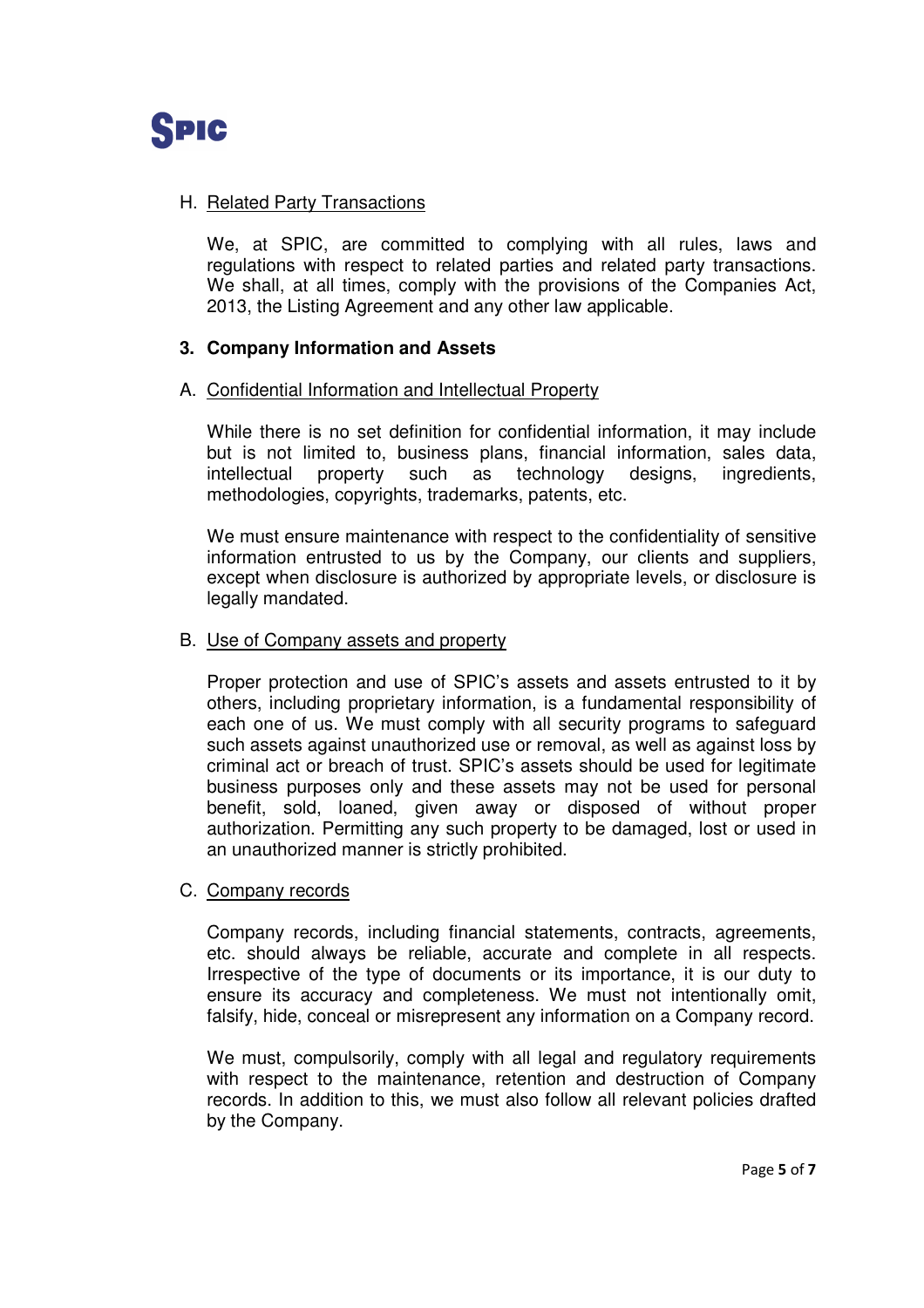

### D. Back-ups and disaster recovery

There are multiple ways in which the company may lose its data such as viruses, electrical failure, natural disasters, human error, theft, etc. It shall be ensured that important data is backed up at regular intervals in a safe environment so that even if there is a disaster, we have an efficient recovery option in order to prevent stoppage of business activities.

## **4. Laws, Regulations and Interaction with the Government**

### A. Bribery and Corruption

We have a zero-tolerance approach to bribery and corruption and are committed to acting professionally, fairly and with integrity in all our relationships and business dealings wherever we operate and to implementing and enforcing effective systems to counter bribery. We also uphold all laws relevant to countering bribery and corruption in various countries where we conduct business activities.

We should not offer, directly or indirectly, any form of gift, entertainment or anything of value to any government official or his or her representatives to obtain or retain business or secure an unfair advantage.

### B. Compliance with Laws and Regulations

SPIC is a large manufacturing company and exposes it to various rules and regulations in the country. It is important to be compliant with several laws and regulations in all areas where we conduct business.

### C. Political Contribution and Activities

SPIC does not participate in political activities or make any corporate donations to political parties or their representatives.

# **5. Third Party Relationships**

### A. Suppliers

SPIC promotes fairness and honesty with its suppliers. Our relationships with suppliers are based on price, quality, service and reputation, among other factors. When dealing with suppliers we should carefully guard our objectivity and shall not accept or solicit any personal benefit from a supplier or potential supplier that might compromise, or appear to compromise, our objective assessment of the supplier's products and prices.